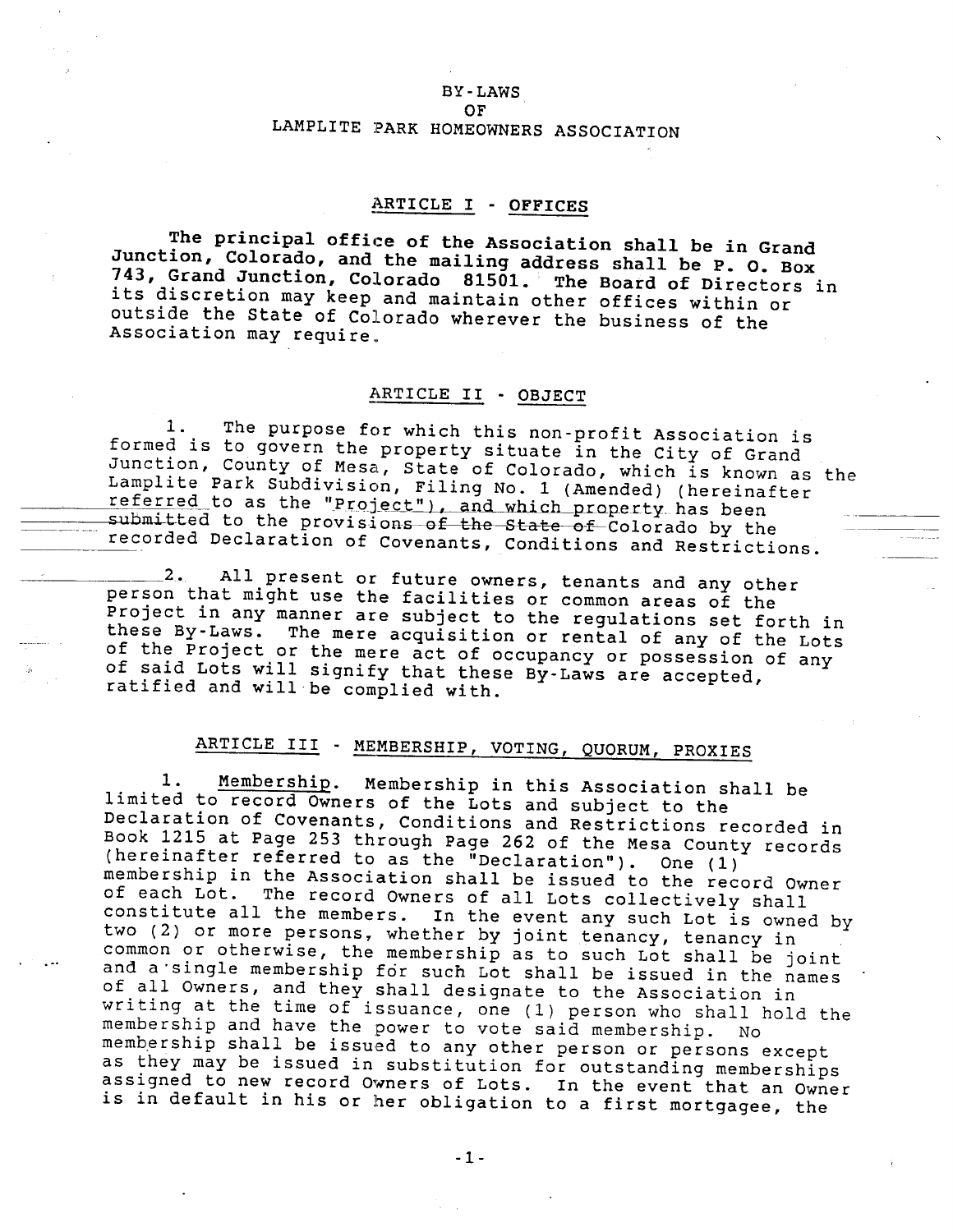first mortgagee shall be entitled to act as a member instead of the Lot Owner after first having given written notice to the Association of the fact and nature of the default.

2. Transfer of Mernbership. A membership in the Association and the share of a member in the assets of the Association shall not be assigned, encumbered or transferred in any manner except as an appurtenance to transfer of title to the Lot to which the membership pertains; provided, however, that the rights of membership may be assigned to the holder of a mortgage, deed of trust, or other security instrument on a Lot as further security for a loan secured by a lien on such Lot. A transfer of membership for a loan secured by a lien on such Lot. A transfer of membership shall occur automatically upon the transfer of title to the Lot to which the membership pertains, but the Association shal1 be entitled to treat the person or persons in whose name or names the membership is recorded on the books and records of the Association as a member for all purposes until such time as evidence of a transfer of title, satisfactory to the Association, has been submitted to the Secretary. A liability for obligations accrued incident to such membership prior to such transfer. In the event of dispute as to ownership appurtenant thereto, title to the Lot, as shown in the records of the County Clerk and Recorder of Mesa County, Colorado, shall be determinative.

3. Voting. Each member being present in person or by proxy shall be entitled to one (1) vote for each Lot owned by said membe r .

4. Ouorum. The presence either in person or by proxy, of at least fifty-one percent (51%) of the members of record shall constitute a quorum of the Association for all purposes unless the representation of a larger group shall be required by law, by the Articles of Incorporation, or by these By-Laws, and in that event representation of the number so required shall constitute a quo rum.

5. Proxies. Votes may be cast in person or by proxy; proxies must be filed with the Secretary before the appointed time of each meeting

#### ARTICLE IV - ADMINISTRATION

1. <u>General</u>. The members of the Association will have t<br>responsibility of administering the Project through a Board of Directors as herein provided. General. The members of the Association will have the

2. Place of Meeting. Meetings of the Association shall be held at such place as the Board of Directors may determine.

3. Annual Meetings. The annual meetings of members of the Association shall be held on the second Tuesday in January after January 1st, or at such other time as the members may by majority vote approve. At such meeting, members shall be elected to the Board of Directors in accordance with the requirements set forth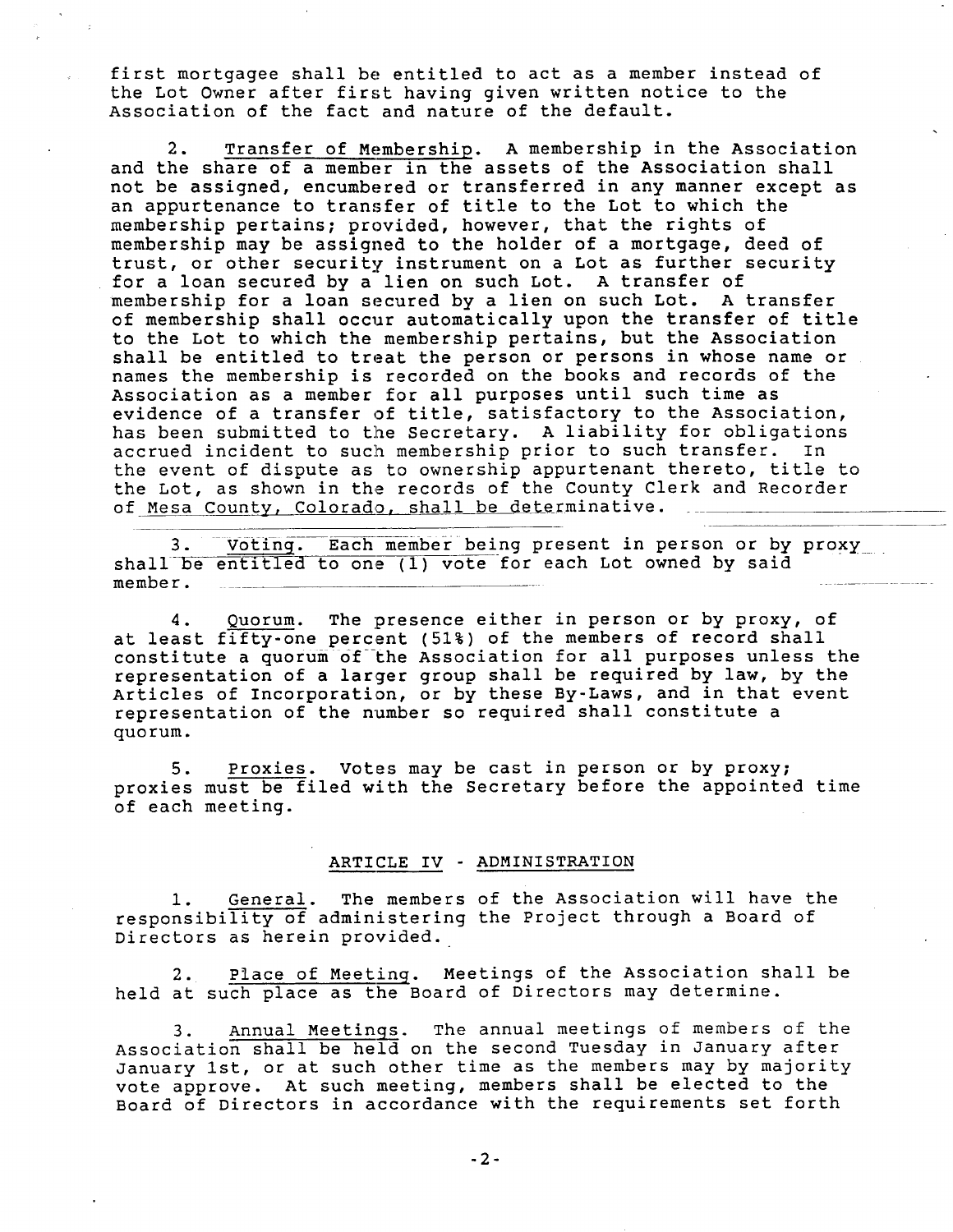herein. The members may also transact such other business of the Association as may properly come before them.

4. Special Meetings. Special meetings of the members for any purpose or purposes other than those regulated by statute may be called for by the President as directed by resolution of the Board of Directors or upon a petition signed by a majority of the members of the Association. Such petition shall state the purpose or purposes of such proposed meeting.

5. Notice of Meetings. The President or Secretary shall give or cause to be given notice of the time, place and purpose of holding each annual or special meeting by mailing or hand delivering such notice at least ten (10) days, but not more than twenty (20) days prior to such meeting to each member of the Association at the respective addresses of said members as they appear on the records of the Association.

6. Adjourned Meetings. If the number of members necessary to constitute a quorun shall fail to attend in person or by proxy at the time and place or meeting, the chairman of the meeting, or a majority in interest of the members present in person or by proxy, may adjourn the meeting from time to time until the necessary number of Association members shall be in attendance. At any adjourned meeting at which a quorum shall be present, any business may be transacted which might have been transacted at the original meeting.

7. Waiver of Notice. Any member may, dt any time, waive any notice required to be given under these By-Laws, or by statute or otherwise. The presence of a member in person at any meeting of the members shall be deemed such a waiver.

8. Action of Members Without a Meeting. Any action required to be taken, or any action which may be taken at a meeting of the members, nay bed taken without a meeting if <sup>a</sup> consent in writing, setting forth the action so taken, shall be signed by all of the Owners and Co-Owners of membership entitled to vote with respect to the subject matter thereof.

#### ARTICLE V, . BOARD OE DIRECTORS

Number and Qualification. The Association shall be governed by a Board of Directors consisting of not less than three  $(3)$  or more than seven (7) members of the Association. Where a member of the Association is other than a natural person, one (1) of its officers, principals, partners or agents may be elected to the Board of Directors.

2. Power and Duties. The Board of Directors shall have the powers and duties necessary for the administration of the affairs<br>of the Association, and may do all such acts and things as are not by 1aw or by these by-t,aws directed to be exercised and done by the members. The powers of the Board of Directors shall include, but not be limited to, all of the rights and duties of the Board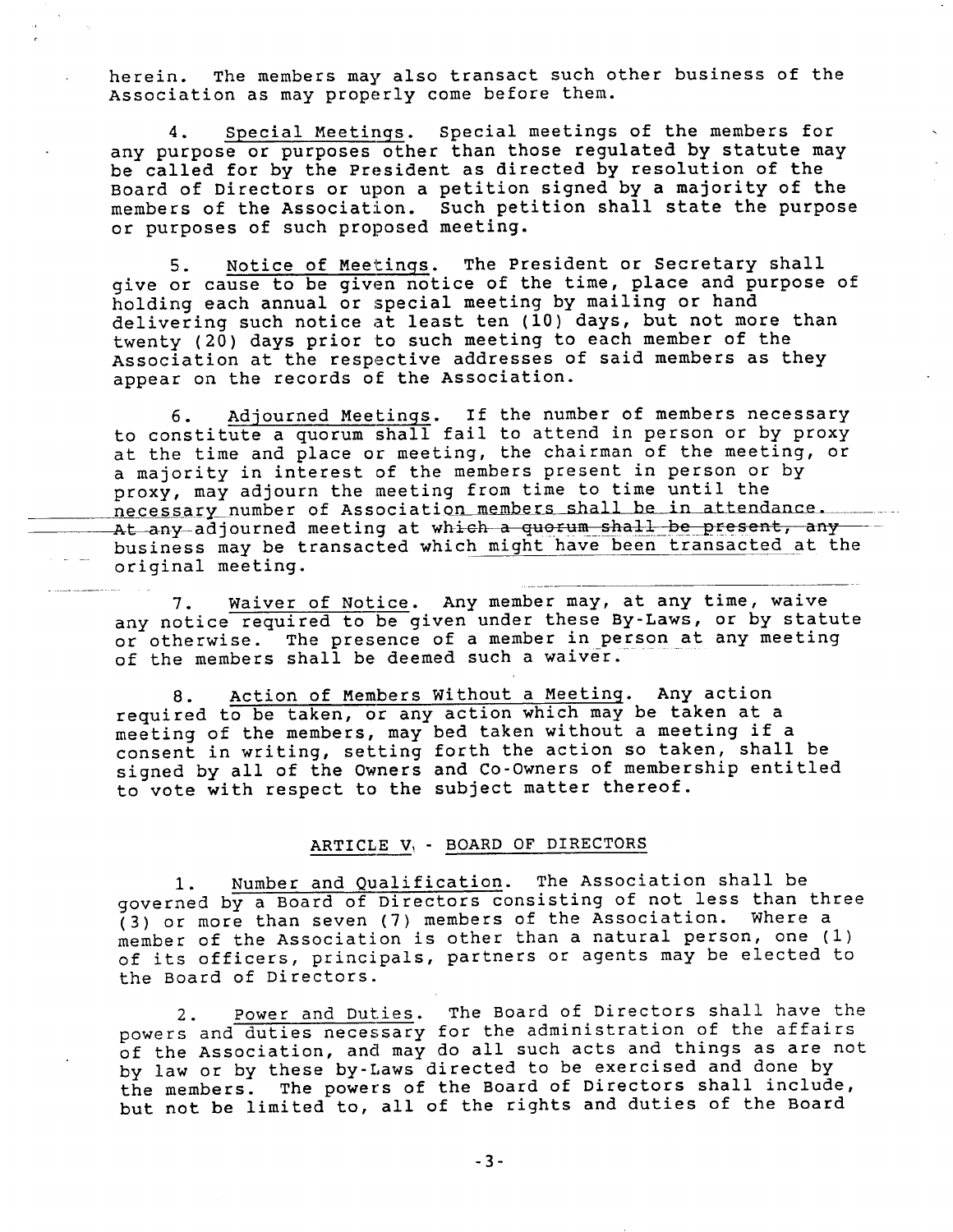of Directors as set forth elsewhere in these By-Laws and the Articles of Incorporation, and in the Declaration applicable to the "Project" described in the Declaration and in Article II above, and shall also include the power to promulgate such rules and regulations pertaining to such rights and duties as may be deemed proper and which are consistent with the foregoing. The Board of Directors may delegate such duties as appear in the best interests of the Association and to the extent permitted by law.

Election and Term of Office. Members of the Board of з. Directors shall be elected at the regular annual meetings of the members of the Association by the members; and shall hold office until the next and ensuing annual meeting of the members.

Vacancies. Vacancies on the Board of Directors caused 4. by any reason shall be filled for the unexpired term of office by vote of the majority of the remaining directors even though they may consist of less than a quorum and each member so elected shall be director until his successor is duly elected by the members of the Association at the expiration of the term.

Removal of Directors. At any regular or special meeting 5. of the members, any one (1) or more of the directors may be removed, either with or without cause, at any time by the affirmative vote of seventy-five percent (75%) of the membership present at the meeting and constituting a quorum, and a successor may then be elected to fill the vacancy thus created. Any director whose removal has been proposed by the members of the Association shall be given an opportunity to be heard at the meeting.

Compensation. No compensation shall be paid to 6. directors for their services as directors. No remuneration shall be paid to a director for services performed by him or her for the Association in any other capacity, unless a resolution authorizing such remuneration shall have been unanimously adopted by the Board of Directors before the services are undertaken.

Meetings. There shall be a regular annual meeting of  $7.$ the Board of Directors immediately following the annual meeting of the members of the Association, and the Board of Directors may establish reqular meetings to be held at such other places and such other times as shall be determined, from time to time, by a majority of the directors. Notice of regular meetings of the Board of Directors shall be given to each director, personally or by mail, telephone or telegraph, at least ten (10) days prior to the day named for the meeting.

Special Meetings. Special meetings of the Board of Directors may be called by the President on ten (10) days' notice to each director, given personally or by mail, telephone or telegraph, which notice shall state the time, place and purpose of Special meetings of the Board of Directors shall be the meeting. called by the President or Secretary in like manner and on like notice of the written request of at least fifty percent (50%) of the directors.

 $-4-$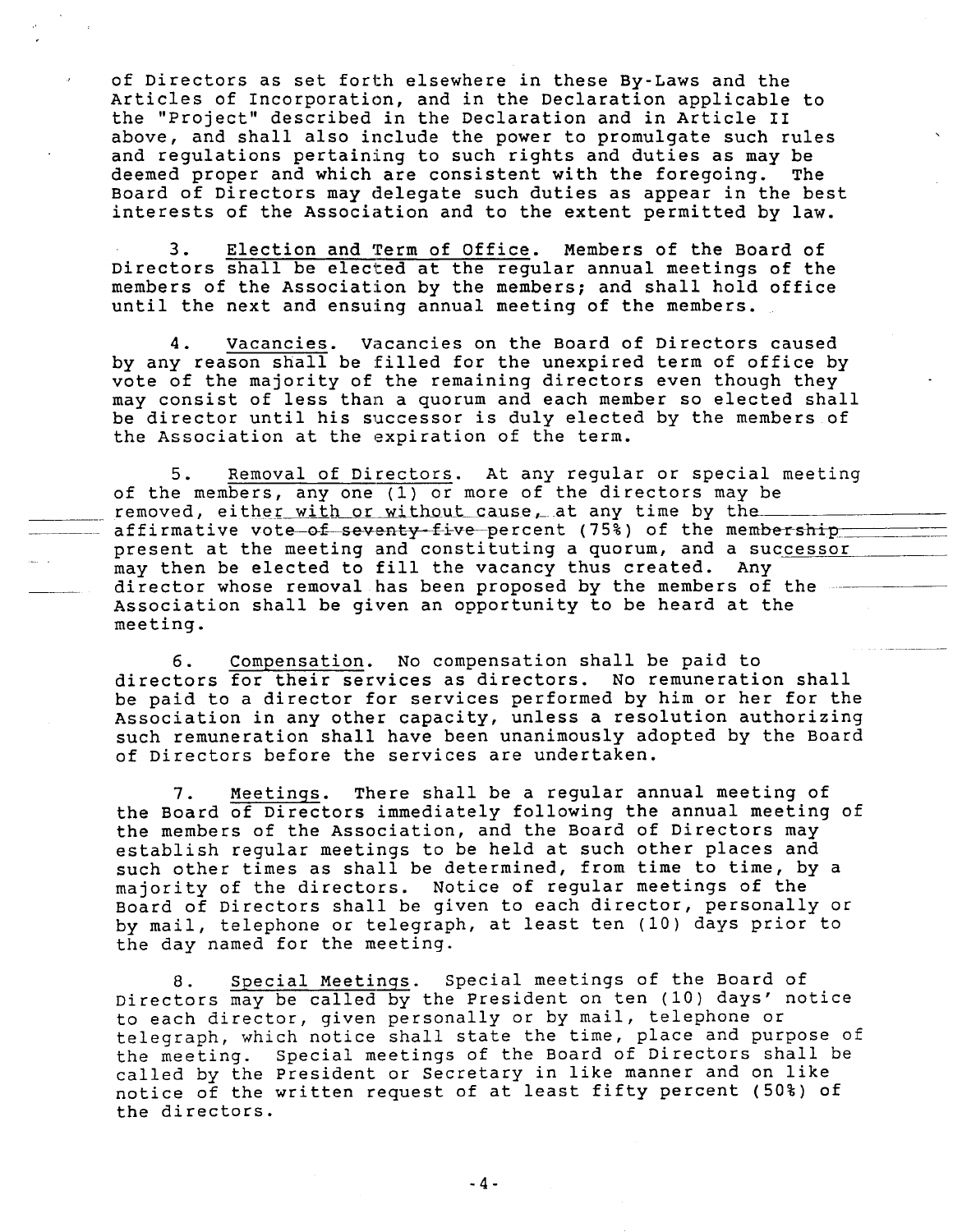9. Waiver of Notice. Before or at any meeting of the Board of Directors, any director may, in writing, waive notice of such meeting and such waiver shall be deemed equivalent to the giving of such notice. Attendance by a director at any meeting of the Board of Directors shall be a waiver of notice by him or her of the tine and place thereof. If all the directors are present at any meeting of the Board of Directors, no notice sha1l be required and any business may be transacted at such meetings.

10. Quorun. A najority of the Board of Directors shal1 constitute a Quorum for the transaction of business, but if at any meeting of the Board of Directors there be less than a quorum present, a majority of those present may adjourn the meeting from time to time.

11. Adjournment. The Board of Directors may adjourn any meeting from day to day or for such other time as may be prudent or necessary in the interest of the Association, provided that no of hecessary in the increase of the hosostation, provised the<br>meeting may be adjourned for a period longer than thirty (30) days.

12. Action of Directors Without a Meeting. Any action required to be taken, or any action which may be taken, at a meeting of the directors, may be taken without a meeting, if a signed by all of the directors entitled to vote with respect to the subject matter thereof.

13. Executive Committee of Board of Directors. The Board of Directors, by resolution adopted by a majority of the directors in office, may designate and appoint an Executive Committee of the Board of Directors. The number of members of the Executive Committee and the persons who shall be members thereof shall be deternined by the Board of Directors, but the number of such members shall not be fewer than two (2). Unless limited by resolution of the Board of Directors, the Executive Committee sha11 have and exercise all the authority of the Board of Directors, except that such committee shall not have the authority of the Board of Oirectors in reference to amending, dltering, ot repealing the By-Laws, electing, appointing or removing any member of such committee or any officer or director of the Association; amending the Articles of Incorporation; restating the Articles of Incorporation; adopting a plan of merger or adopting a plan of consolidation with another Association; authorizing the voluntary dissolution of the Association or revoking proceedings therefore; adopting a plan for the distribution of assets of the Association; or amending, altering or repealing any resolution of the Board of Directors which by its terms provides that it shall not be amended, altered or repealed by such committee. All of the provisions in these By-Laws with respect to notice of meetings of directors, quorum at such meetings, voting at such meetings and waivers of notice of such meetings shall be applicable to the meetings of the Executive Committee.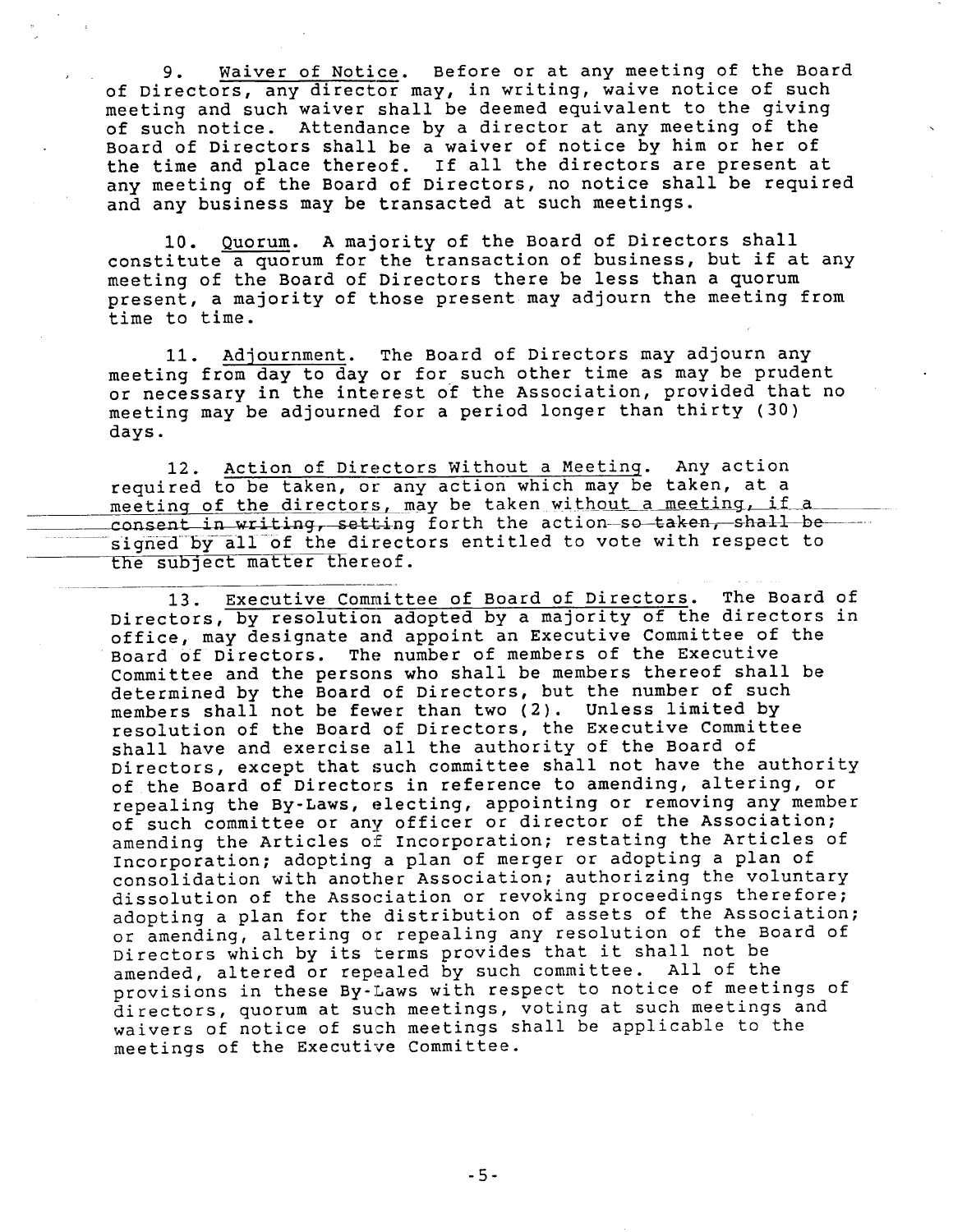1. Desiqnation. The principal officers of the Association shall be a President, a Vice-President, and a Secretary/Treasurer. The directors may appoint an Assistant Secretary and an Assistant Treasurer, and such other officers as in their judgment may be necessary.

2. Election of Officers. The officers of the Association shall be elected annually by the Board of Directors at the regular annual meeting, and shall hold office at the pleasure of the Board<br>of Directors.

3. Removal of Officers. Upon an affirmative vote of a majority of the members of the Board of Directors present at a meeting, any officer may be removed, either with or without cause,<br>and his or her successor elected at any regular meeting of the Board of Directors, at any special meeting of the Board of Directors called for such purpose.

4. President. The President shall be the principal executive officer of the Association and, subject to the control of the Board of Directors, sha1l direct, supervise, coordinate and have general control over the affairs of the Association, and<br>shall have the powers generally attributable to the chief executive officer of a corporation. The President shall preside at all meetings of the members of the Association.

5. Vice-President. The Vice-President shal1 take the place of the President and perform his duties whenever the President sha1l be absent or unable to act. If neither the president nor the Vice-President is able to act, the Board of Directors shall appoint some other member of the Board of Directors to do so on an interim basis. The Vice-President shaIl also perform such other duties as shall from time to time be imposed upon hin or her by the Board of Directors.

6. Secretary. The Secretary shall be the custodian of the records and of the seal of the Association and shall affix the seal to all documents requiring the same; shall see that all notices are duly given in accordance with the provisions of these By-Laws and as required. by Iaw, and that the books, reports and other documents and records of the Association are properly kept and filed; shall keep minutes of the proceedings of the members,<br>Board of Directors and Executive Committee; shall keep at the registered office of the Association a record of the names and addresses of the Owners and Co-Owners entitled to vote; and, in general, shall perform all duties incident to the office of Secretary and such other duties as may, from time to time, be assigned to him or her by the Board of Directors or by the President. The Board of Directors may appoint one (1) or more Assistant Secretaries who may act in place of the Secretary in case of his or her death, absence, inability or failure to act.

7. Treasurer. The Treasurer shall have charge and custody of, and be responsible for, all funds and securities of the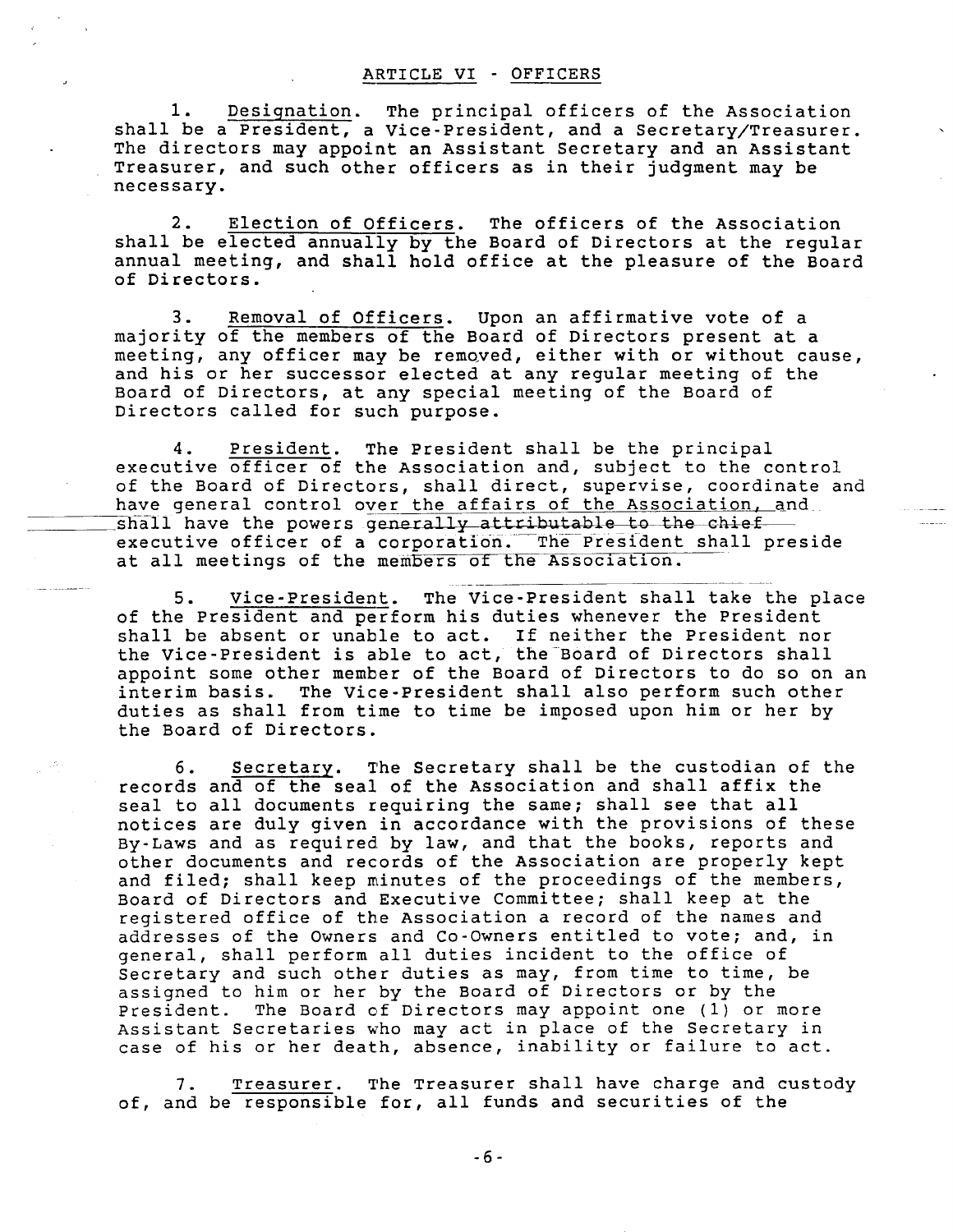Association, shall deposit all such funds in the name of the<br>Association in such depositories as shall be designated by the Board of Directors, shall keep correct and complete books and records of account and records of financial transactions and conditions of the Association and shall submit such reports thereof as the Board of Directors may, from time to time, require; and, in general, shall perform all the duties incident to the office of Treasurer, and such other duties as may, from time to time, be assigned to him or her by the Board of Directors or by<br>the President. The Board of Directors may appoint one (1) or more Assistant Treasurers who may act in place of the Treasurer in case<br>of his or her death, absence, inability or failure to act.

8. Compensation. No compensation shall be paid to officers for their services as officers. No remuneration shall be paid to an officer for services performed by him or her for the Association in any other: capacity, unless a resolution authorizing such remuneration shall have been unanimously adopted by the Board of Directors before the services are undertaken.

#### ARTICLE VII - INDEMNIFICATION OF OFFICERS AND DIRECTORS

The Association shall indemnify every director or officer, his or her heirs, executors, administrators and representatives against all loss, costs and expenses, including counsel fees, reasonably incurred by him or her in connection with any action, suit or proceeding to which he or she may be made a party by... reason of his or her being or having been a director or officer of roubon of mis of not boang of naving boon a director of christic of be finally adjudged in such action, suit or proceeding to be liable for gross negligence or willful misconduct. In the event of a settlement, indemnification shall be provided only in connection with such matters covered by the settlement as to which the Board of Directors may determine that the person to be indemnified has not been guilty of gross negligence or willful misconduct in the performance of his or her duty as such manager or officer in relation to the matter involved. The foregoing rights shall not be exclusive of other rights to which such manager or officer nay be entitled. All liability, Ioss, damage, costs and expenses incurred or suffered by the Association by reason of, arising out of, or in connection with the foregoing indemnification provisions shall be treated and handled by the Association as common expenses; provided, however, that nothing contained in this Article VII sha1l be deened to obligate the Association to indemnify any member or Owner of a Lot, who is or has been a director or officer of the Association, with respect to any duties or obligations assumed or liabilities incurred by him or her under and by virtue of the Declaration of Covenants, Conditions and Restrictions as a member or Owner of a Lot covered the reby.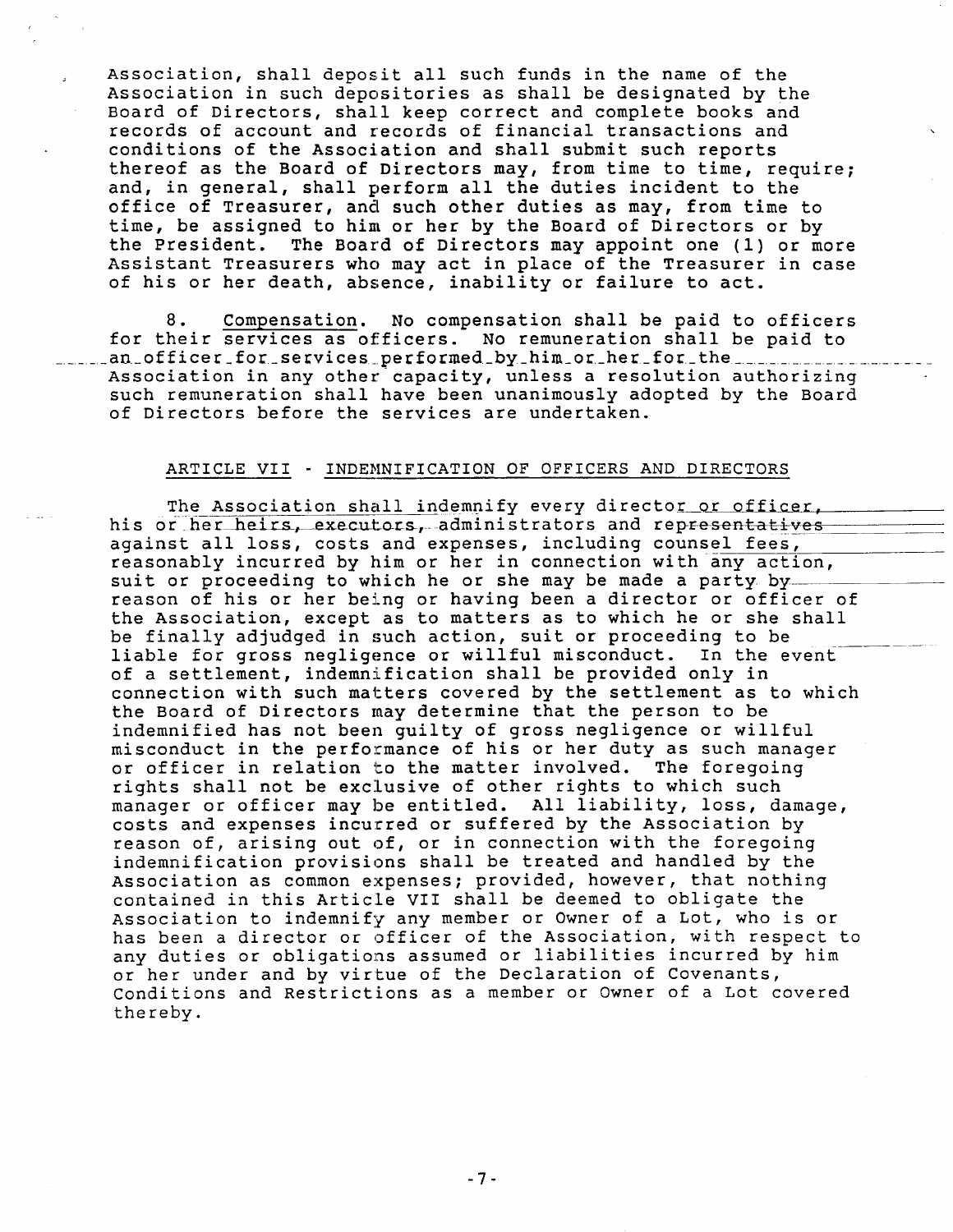### ARTICLE VIII - CORPORATE SEAL

The Board of Directors shall provide a suitable 1. corporate seal containing the name of the Association, which seal shall be in the custody and control of the Secretary.

The corporate seal shall be in circular form and shall  $2.$ have inscribed thereon the name of the Association and the word "Colorado" in the circle and the word "Seal" in the middle. If and when so directed by the Board of Directors, a duplicate seal may be kept and used by such officer or other person as the Board of Directors shall name.

#### ARTICLE IX - MISCELLANEOUS

Contracts. The Board of Directors may authorize any  $1$ . officer or agent of the Association to enter into any contract or execute and deliver any instrument in the name of the Association, except as otherwise specifically required by the Articles of Incorporation or these By-Laws.

Auditing. At the closing of each fiscal year, the books 2. and records of the Association may be audited by an accountant, whose report will be prepared and certified. Based on such reports the Association will have available for inspection by its members a statement of the income and disbursements of the Association for each fiscal year.

Inspection of Books. Financial reports, such as are  $3.$ required to be furnished, and the membership records of the Association shall be available at the principal offices of the Association for inspection at reasonable times by any members, or by any individual or entity holding a first mortgage on a Lot.

Execution of Association Documents. With the prior 4. authorization of the Board of Directors, all notes, checks and contracts or other obligations shall be executed on behalf of the Association by any two (2) officers of the Association.

Fiscal Year. The fiscal year of the Association shall 5. be determined by the Board of Directors and shall be subject to change by the Board of Directors should Association practice subsequently necessitate such change.

Budget. At each annual meeting of the members of the  $6.$ Association the Board of Directors or the Managing Agent shall present for approval thereby a proposed budget for the operation of the Project during the forthcoming year. Said budget shall include such items of expense as shall be determined from time to time by the Board of Directors.

Notices. All notices, demands or other notices intended  $7.$ to be served upon the Association, its Board of Directors or Managing Agent, whether pursuant to the Declaration of Covenants, Conditions and Restrictions or not, shall be sent by registered or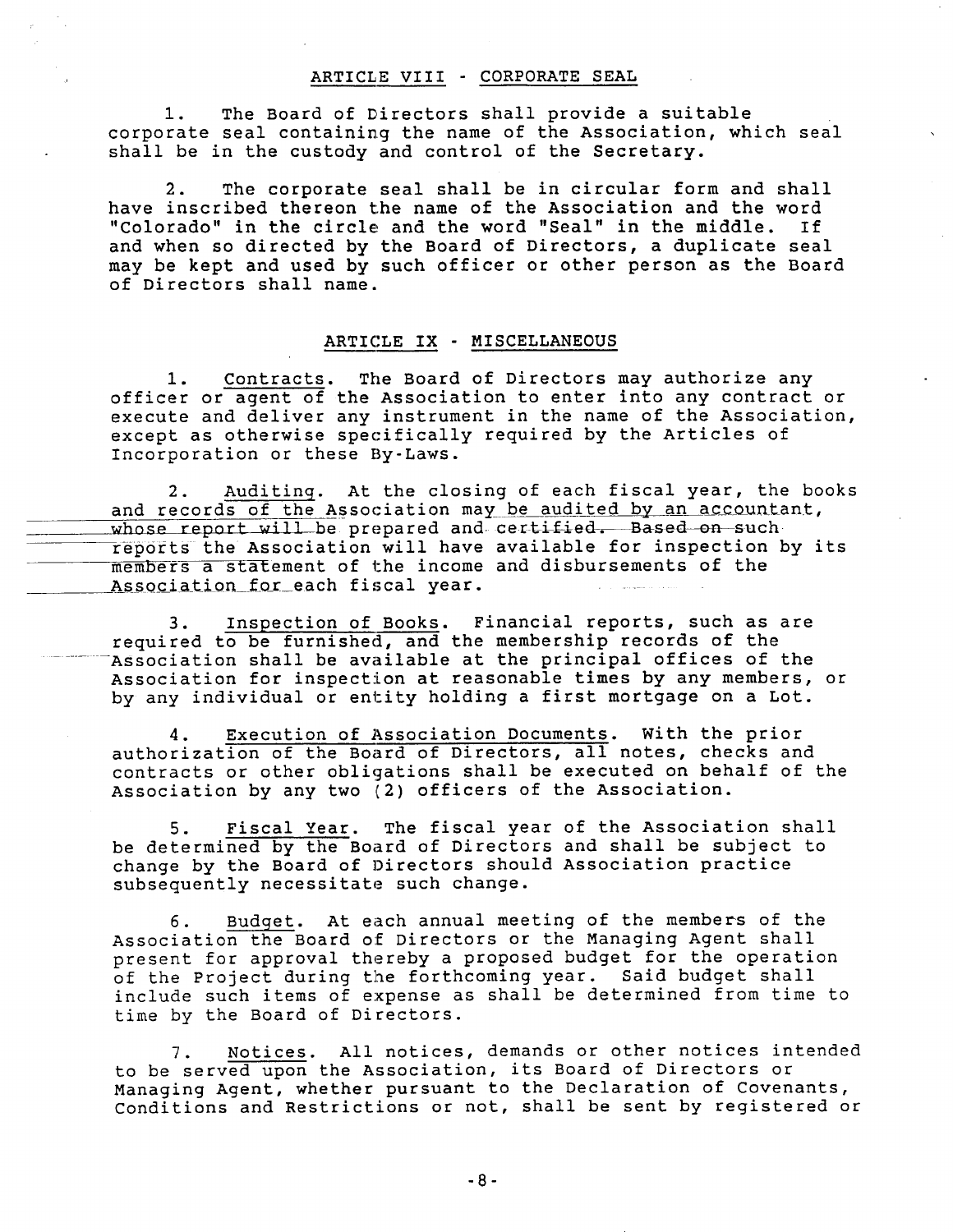certified mail, postage prepaid, to the following address: P. O. Box 743, Grand Junction, Colorado 81501, unless and until this By-Law be amended to the contrary.

#### ARTICLE <sup>X</sup> . ANNUAL ASSESSMENTS

The Board of Directors shall fix, levy and collect assessments in the manner and for the purposes specified in the Declaration of Covenants, Conditions and Restrictions, and the members shall pay assessments as therein provided.

### ARTICLE XI - AMENDMENT OF BY-LAWS

1. Amendment by the Members. These By-Laws may be amended<br>by the affirmative vote of three-fourths (3/4) of the members of<br>the Association present or represented by proxy at any regular or<br>special meeting, provided that a proposed by the Board of Directors or petition signed by at least<br>fifty-one percent (51%) of the members. A statement of any<br>proposed amendment shall accompany the notice of any regular or<br>special meeting at which such pro upon. These By-Laws may not be amended insofar-as such amendment<br>would be inconsistent with the Declaration of Covenants, Conditions and Restrictions.

2. Amendment by the Directors. The directors of the<br>Association by the affirmative vote of three-fourths (3/4) of all<br>of the directors of the Association, may amend or alter the By-<br>Laws of the Association at any regular m The statements of any proposed amendment shall acconpany notice of any regular or special meeting at which such proposed amendment<br>shall be voted upon. These By-Laws may not be amended insofar as<br>such amendment would be inconsistent with the Declaration of<br>Covenants, Conditions and Restri

IN WITNESS WHEREOF, the undersigned have hereunto set their hands and seals this \_\_\_\_\_ day of July, 1989.

BOARD OF DIRECTORS: